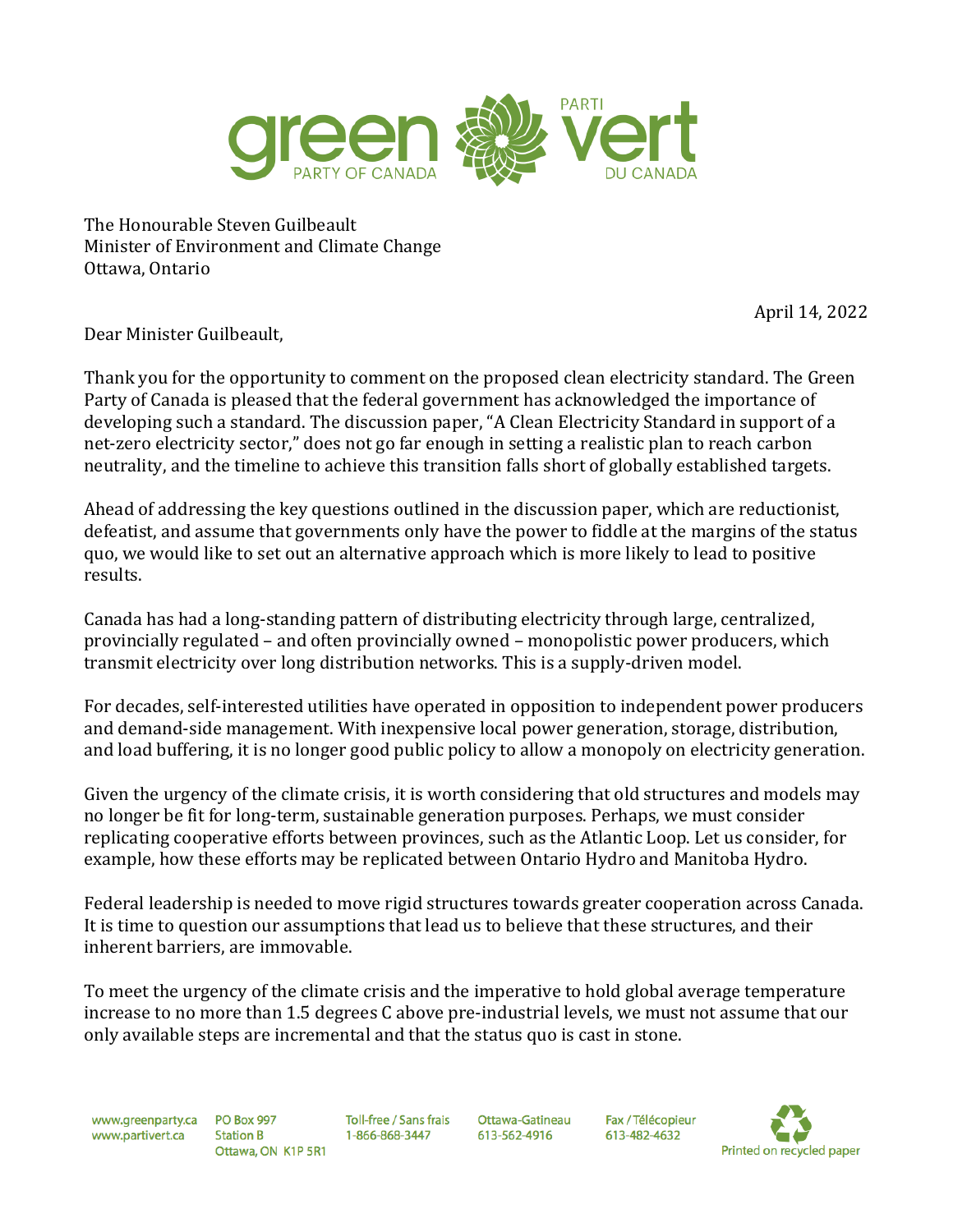It is revealing that the clean electricity standard discussion paper begins in its introduction by erasing the 1.5 degree C target. If the 1.5 degree C target had not been mentioned in the title of the IPCC report, it would not have been mentioned in this paper at all. The more comfortable target of net zero by 2050 dominates. But without deep, transformative, and radical reductions in greenhouse gas emissions by 2030, net zero by 2050 is irrelevant.

The challenge of holding warming to 1.5 degrees C requires one hundred percent renewable green electricity by 2030. The 2035 target must be adjusted, as it is too weak to meet this challenge. To reach that goal, we must eliminate any obstructions that governments, at multiple levels, have created.

We must design the solution we need and then remove the obstacles from its implementation.

# **Decarbonize Electricity and Connect All Regions by 2030**

To decarbonize electricity, we must establish a robust, interprovincial/interterritorial electricity grid across Canada. This electricity grid must connect all regions, provinces, and territories, and allow for storage and flexibility in wheeling renewably sourced electricity from one place to another, including internationally. It is key that provincial utilities across Canada be connected with storage and load buffering.

By 2030, we must green the grid by removing all fossil fuel generation from Canada's national east-west electricity grid. Replacing coal with natural gas is not decarbonizing. Natural gas must be removed from the grid. We must modernize by rebuilding and revamping the east-west electricity grid to ensure that renewable energy can be transmitted from one region to another. Many key inter-provincial links have been impeded by a lack of inter-ties.

Traditionally, provincial monopolistic utilities have preferred building links and business relationships with neighbours in the United States. To facilitate a national electricity grid, negotiations are required between each provincial utility and the federal government. We must immediately begin bilateral negotiations and funds for upgrading and expanding the grid.

As long ago as 2002, the North American Commission for Environmental Cooperation led a trinational process to promote regional cooperation across national borders to expand access to renewable electricity.<sup>1</sup> It is astonishing that so little progress has been made. Within Canada, we face significant gaps in the grid. The modernized grid is the key to decarbonizing electricity and beyond that, decarbonizing transportation and ultimately our economy. The grid becomes storage for excess wind, geothermal, tidal, run-of-the-river hydro, and solar.

There are examples to inspire us. Denmark's excess wind energy is sold to Norway, where it is used immediately as needed but stored through the elegant and simple technology of "pumped storage". If international partners are successfully using grid sharing to store electricity, why can't Canada?

<sup>1</sup> "Environmental Challenges and Opportunities of the Evolving North American Electricity Market." Published June 2002. Accessed April 1, 2022. Retrieved at http://www.cec.org/files/documents/publications/959-environmental-challenges-and-opportunitiesevolving-north-american-electricity-en.pdf.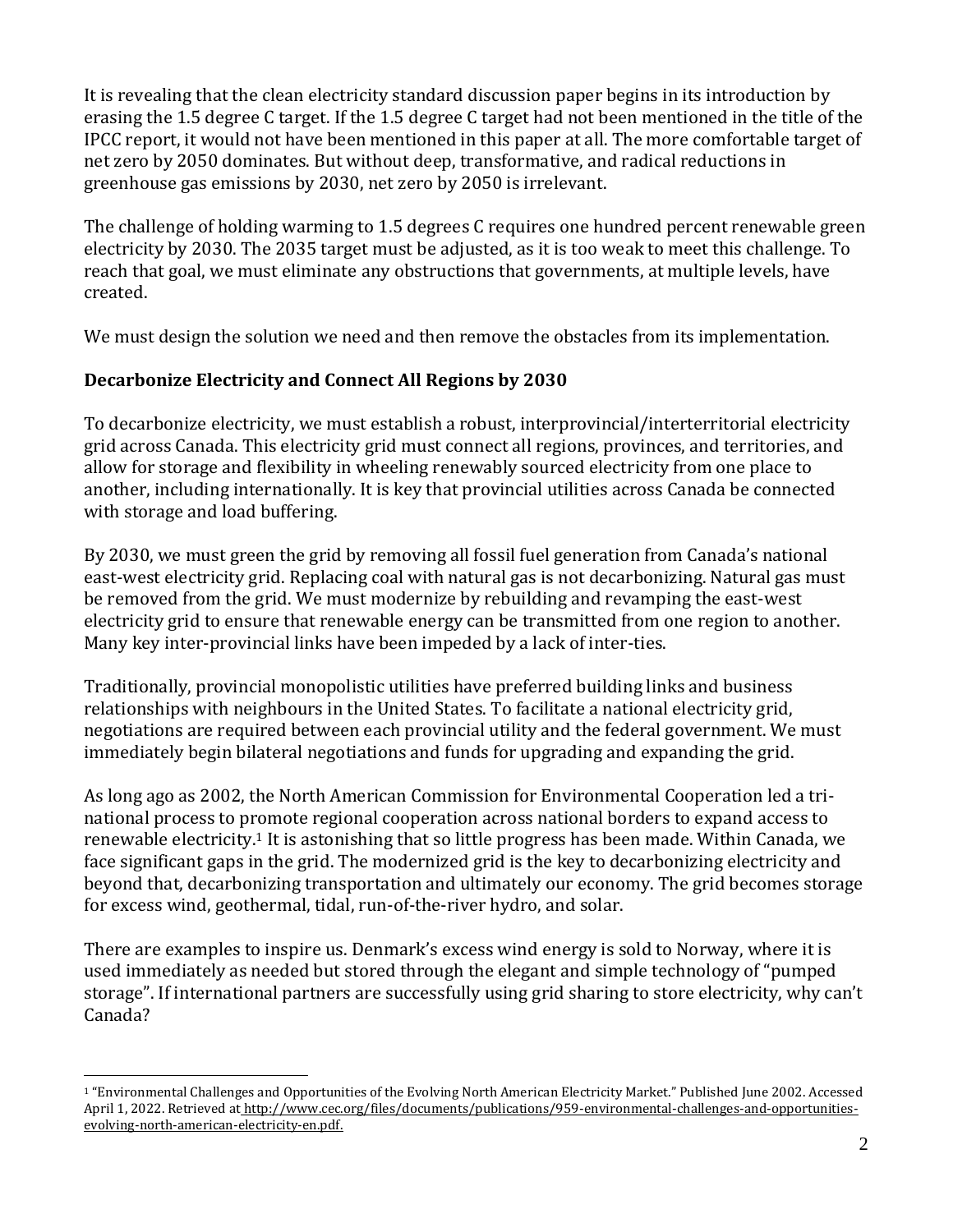In the process of re-imagining our production of electricity, we need to democratize energy. For example, homeowners and businesses that have installed renewable energy technologies should have access to the increased benefit of selling excess energy into the grid. This energy can then be drawn upon later if energy production falls short. Examples from the Federation of Canadian Municipalities' climate caucus could offer guidance. Chester, Nova Scotia makes money for the community from its windmill. Nelson, BC has its own utility, Nelson Hydro, operating a solar garden throughout the small community.

The Intergovernmental Panel on Climate Change (IPCC) Working Group III's latest climate report, "Climate Change 2022: Mitigation of Climate Change: Summary for Policymakers," outlines that:

*"Electricity systems powered predominantly by renewables are becoming increasingly viable. Electricity systems in some countries and regions are already predominantly powered by renewables. It will be more challenging to supply the entire energy system with renewable energy. Even though operational, technological, economic, regulatory, and social challenges remain, a variety of systemic solutions to accommodate large shares of renewables in the energy system have emerged. A broad portfolio of options such as, integrating systems, coupling sectors, energy storage, smart grids, demand side management, sustainable biofuels, electrolytic hydrogen and derivatives, and others will ultimately be needed to accommodate large shares of renewables in energy systems. (high confidence)."*<sup>2</sup>

# **Invest in Clean Technologies that Produce Maximum Benefit**

The federal government must ensure that technologies receiving government support meet clear criteria for future benefit. All emission reduction efforts receiving public dollars must be developed to maximize greenhouse gas reductions at lowest costs, while enhancing employment benefits with the lowest possible transactional costs and delays. Using such criteria eliminates any new nuclear plants, small modular reactors (SMRs), or mega dams from consideration, given current technologies and the reality of enormous costs for little return.

Any delays in switching to renewable energy sources, while sustaining and expanding fossil fuel infrastructure, will make the inevitable future transition more expensive, complicated, and politically challenging.

At the provincial level, it is deeply concerning to observe the prospect of re-carbonizing Ontario's electricity grid. Doug Ford's government has worked to dismantle Ontario's climate-change mitigation progress by canceling renewable energy projects and investing in gas-powered plants. We support Ottawa Council and several Ontario municipalities, representing 60 per cent of the province's population, in their formal call on the Ontario government to phase out natural gaspowered electricity generation by 2030. Notably, the City of Kitchener was the first municipality to have endorsed gas power phase-out.

<sup>2</sup> Intergovernmental Panel on Climate Change, "Climate Change 2022: Mitigation of Climate Change: Summary for Policy Makers". April 2022. Footnote 55, C.4.3, SPM-36. Accesse[d](https://report.ipcc.ch/ar6wg3/pdf/IPCC_AR6_WGIII_SummaryForPolicymakers.pdf)

[https://report.ipcc.ch/ar6wg3/pdf/IPCC\\_AR6\\_WGIII\\_SummaryForPolicymakers.pdf.](https://report.ipcc.ch/ar6wg3/pdf/IPCC_AR6_WGIII_SummaryForPolicymakers.pdf)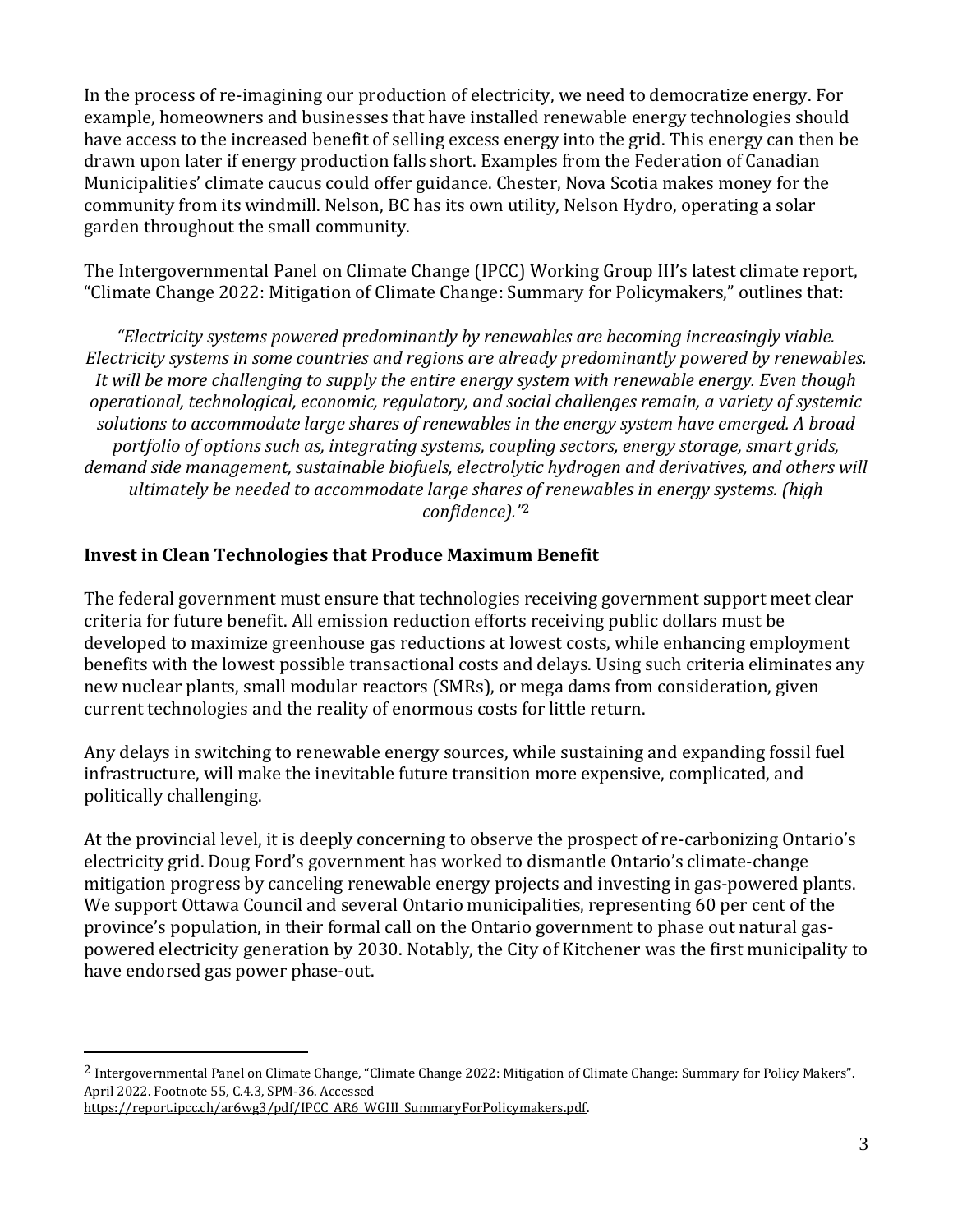# **Ending Canada's Reliance on Non-Renewable Energy**

Canada has the opportunity – as a fossil fuel dependent country – to set an example of planning and successfully executing the end of our dependence on fossil fuels. We must end fossil fuel subsidies. Federal spending to build and expand fossil fuel infrastructure must cease immediately. Any fossil fuel project undertaken in violation of Section 35 of the Constitution and/or in violation of the United Nations Declaration of the Rights of Indigenous Peoples (UNDRIP) must be cancelled. This includes the Trans Mountain Pipeline. By 2030, we must shift all Canadian bitumen from fuel to feedstock for the petrochemical industry.

When it comes to fossil fuel exploration and development outside of Canada, no further permits should be issued. Promoting the development of local, small-scale bio-diesel production is good policy. We must mandate a switch to bio-diesel for fishing, forestry, and agricultural equipment.

# **Just Transition for Fossil Fuel Workers**

It is time for the federal government to introduce just transition legislation. The recommendations of the government-commissioned "Taskforce on Just Transition for Canadian Coal Power Workers and Communities" were tabled in December 2018. It is urgent that these recommendations be honoured and expanded to all fossil fuel workers and communities.

We must decommission and/or repurpose existing oil and gas infrastructure and shift workers with transferable skills to well-paid jobs in the green economy. These initiatives, as well as efforts to remediate environmental damage will provide jobs for existing workers currently employed in the oil and gas sector. Many more will be employed for retrofitting buildings.

# **Pan-Canadian Grid Council**

The Pan-Canadian Grid Council must be composed exclusively of people from backgrounds and sectors that want the project to succeed. This includes renewable energy experts, renewable energy producers, and independent energy policy experts, such as Ralph Torrie.

In addition, international expertise should be sought after, such as expertise from William Moomaw, Professor Emeritus of International Environmental Policy at Tufts University, or Saul Griffith, Australian inventor and author of "*Electrify: An Optimist's Playbook for Our Clean Energy Future*."

Indigenous leadership is essential. We must seek wisdom and input from leaders such as Chief Gordon Planes of the T'Sou-ke First Nation and Chief Patrick Michell of Kanaka Bar. Chris Henderson of Indigenous Clean Energy, a strong partner in work with First Nations, would be a great choice.

### **Environmental Justice for All Canadians**

Canada's transition to clean electricity must not come at the expense of the protection and prosperity of Black, Indigenous, and racialized people. Undeniable, non-renewable energy sources are a leading cause of environmental injustice, whereby Black, Indigenous, and racialized people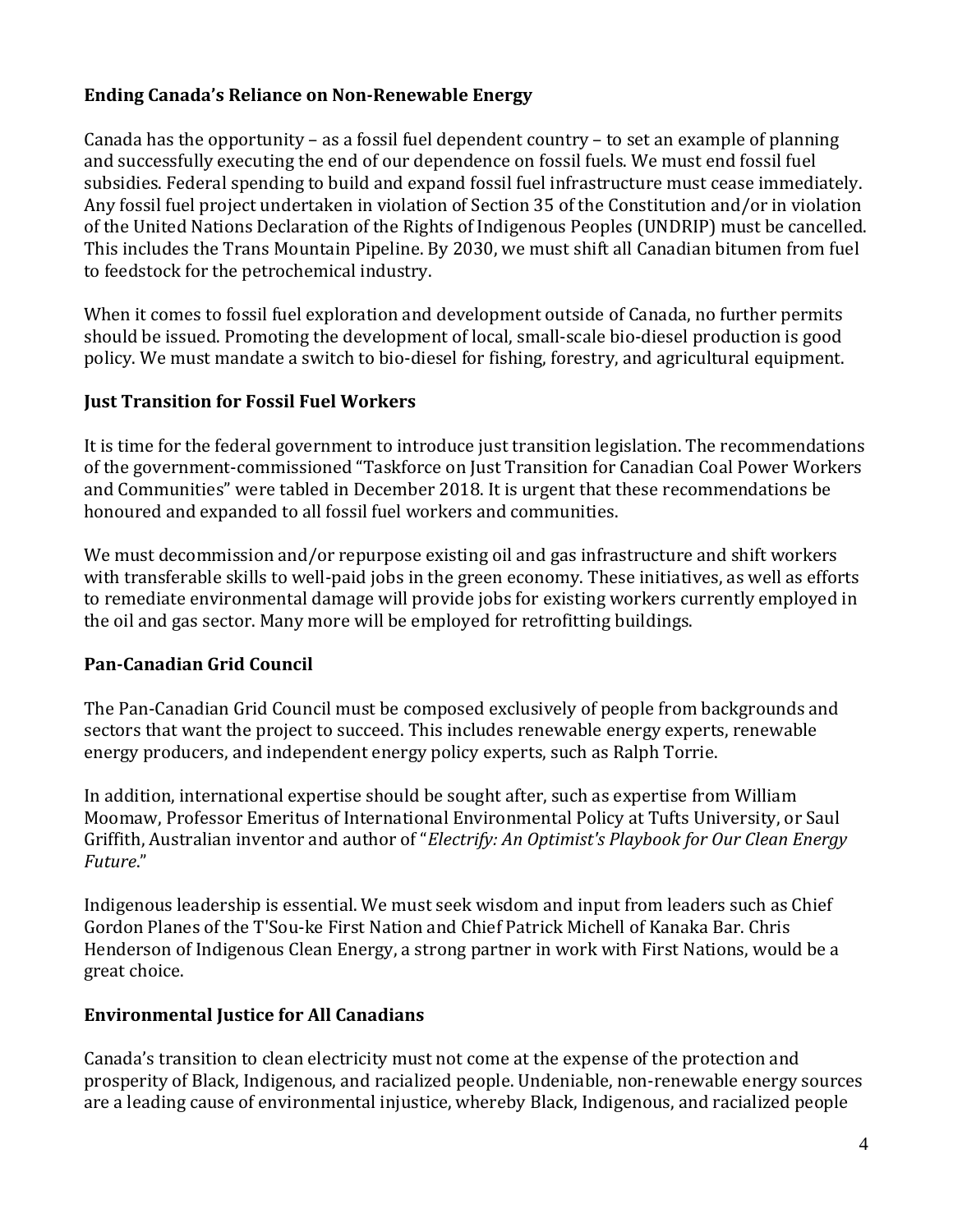are being faced with the lack of regard for their communities, a lack of inclusion within decisionmaking processes, and the constant threat of violence. However, a growing body of research is documenting the impact of green technology development on Black, Indigenous, and racialized communities globally, citing a concerning rise of human rights violations, displacement, and violence in the field of renewable energy.

As Canada establishes a clean electricity standard, environmental justice for all must be a top priority. The federal government must consult and cooperate in good faith with Indigenous peoples to obtain free and informed consent prior to the approval of projects affecting their lands, territories, and resources, as outlined in Article 32 of UNDRIP. Meaningful engagement that is consistent with UNDRIP must be prioritized to maximize economic development opportunities in nature-based climate solutions, and the deployment of renewable energy, where consent is given.

High transmission links from western Ontario to Eastern Manitoba will be particularly difficult and will require substantial construction on Indigenous lands, with major potential impacts on nature. The area includes sensitive boreal forest ecosystems and important hunting and fishing areas protected by treaty.

Indigenous nations must be engaged immediately to ensure the route through the boreal is guided by traditional Indigenous knowledge, respecting sovereignty, and treaties. There is no time to waste in beginning meaningful consultation to have a completed national renewable electricity corridor by 2030.

Large scale storage of electricity must be pursued in partnership with Indigenous peoples, taking advantage of any abandoned quarries, pits, or existing reservoirs at elevation to provide pumped storage. Currently, there are nearly two hundred Indigenous-led projects producing renewable electricity across Canada. Indigenous leadership is needed in the effort to decarbonize electricity.

Thank you again for the opportunity to comment.

Sincerely,

Dr. Amita Kuttner Interim Leader of the Green Party of Canada

Elph May

Elizabeth May, O.C. Member of Parliament, Saanich – Gulf Islands

Mike Morrice Member of Parliament, Kitchener Centre

Ki L Farley

Karen Farley Green Party of Canada Shadow Cabinet Critic for Innovation